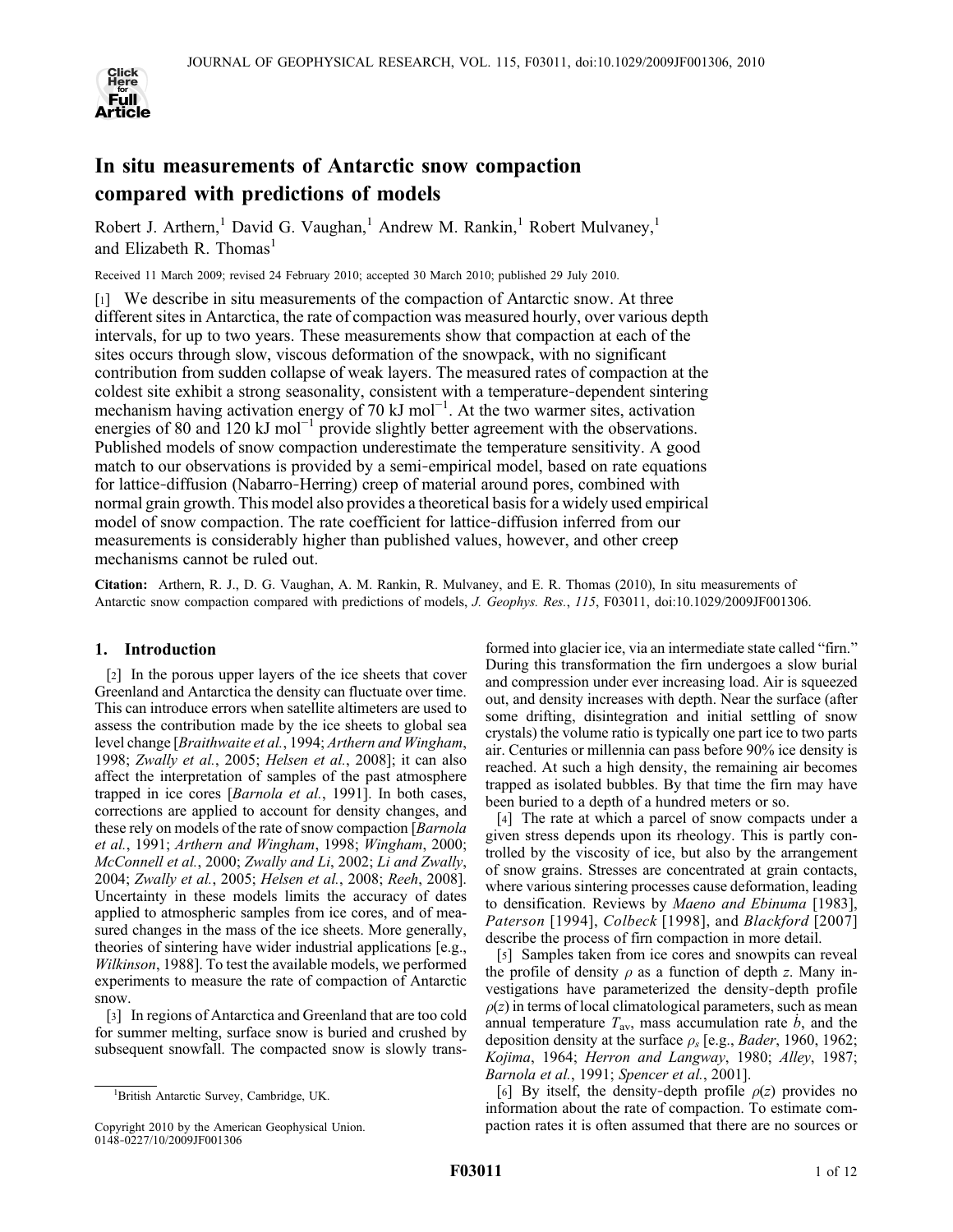

Figure 1. Location map showing sites mentioned in text.

sinks of mass within the snow, and that the density-depth profile equilibrates to an unchanging 'steady state'. From mass conservation, the vertical velocity of a parcel relative to the surface is then  $v(z) \approx \dot{b}/\rho(z)$ , sometimes referred to as 'Sorge's Law' [Bader, 1960, 1962]. Differentiation with respect to depth provides an estimate for the strain rate of compaction:  $\dot{\vec{\epsilon}} = \frac{\partial v}{\partial z} \approx -(\frac{\partial \rho}{\partial z}) \dot{b}/\rho^2$ . This expression allows compaction rates to be estimated from quantities that can be measured from an ice core or snow-pit [*Bader*, 1960, 1962; Kojima, 1964; Herron and Langway, 1980].

[7] There is no universally accepted expression for snow rheology that reconciles field observations, laboratory measurements, and sintering theories, although many have been proposed in the literature [e.g., Bader, 1960, 1962; Kojima, 1964; Herron and Langway, 1980; Alley, 1987; Barnola et al., 1991; Gray and Morland, 1995; Spencer et al., 2001; Li and Zwally, 2004; Helsen et al., 2008]. Some of these are purely empirical; others are based upon sintering theories, with rate coefficients selected to match laboratory experiments, or density‐depth profiles recovered from ice cores. Generally the models agree fairly well with ice core data, but each predicts different sensitivity to important physical conditions, such as temperature, deposition density, accumulation rate, grain‐size, and the weight of overlying snow.

[8] Herron and Langway [1980] used the assumption of steady state compaction, and density‐depth profiles from many different sites to derive a widely used empirical parameterization of firn rheology. However, the functional form and temperature sensitivity of this parameterization differs from alternatives that have their origin in the rate equations used to model sintering mechanisms [Coble, 1970; Maeno and Ebinuma, 1983; Alley, 1987; Wilkinson, 1988; Colbeck, 1998]. This leaves open the possibility that the Herron and Langway [1980] model may not describe dynamical variations in density as accurately as it describes

steady state compaction. Alternative models, broadly based upon the Herron and Langway [1980] parameterization, have employed different formulations for the sensitivity to temperature [Li and Zwally, 2004; Helsen et al., 2008].

[9] Changes in weather and climate can cause temperature, accumulation rate, and depositional density to vary. Consequently, and in violation of Sorge's Law, the density profile  $\rho(z, t)$  will fluctuate with time t. As outlined above, knowledge of these fluctuations is needed to study the Earth's climate, and to estimate the contribution of ice sheets to sea level rise. There are many alternative models of snow compaction to choose from, but to discriminate among them there are surprisingly few in situ observations of how the rate of Antarctic snow compaction varies from month‐to‐month or year-to-year. Surface height variations relative to snowstakes, combined with density observations from shallow pits, reveal evidence for enhanced compaction in the summer months [Kotlyakov, 1961; Dibb and Fahnestock, 2004]. However, to our knowledge, compaction rates have not been measured continuously by direct instrumentation of the snowpack.

[10] To investigate the temporal evolution of density we performed field experiments to obtain direct in situ measurements of the rate of snow compaction. As well as providing time series for the validation of models, we develop some explanatory investigations of the key sensitivities and rate constants. Initially, we concentrate upon models that are based upon the empirical Herron and Langway [1980] parameterization, because of its simplicity, and its widespread use in the interpretation of gases trapped in ice cores, and elevation changes measured by satellites. Zwally and Li [2002] have suggested that compaction is much more sensitive to temperature than earlier studies [e.g. *Herron and* Langway, 1980; Alley, 1987; Arthern and Wingham, 1998]. For this reason, we pay particular attention to characterizing the temperature sensitivity.

[11] In Section 2 we describe experimental methods. In Section 3 we compare results with the predictions of models from the literature. In Section 4 we interpret those results in the context of physical mechanisms of snow compaction. Section 5 summarizes our findings.

## 2. Methods

[12] Between January 2004 and February 2007, strainmeters were installed in the Antarctic snowpack, at locations shown in Figure 1. The Jurassic and Dyer Plateau sites lie on the ice divide that forms the spine of the Antarctic Peninsula, while Gomez lies on its western flank. The Gomez and Jurassic sites are close to nunataks of the same name, and the Berkner Island site lies atop the southern dome of that ice rise. All sites except Jurassic were placed close to ice core drilling sites, and all are free from melt, even in summer. Similar equipment was also installed on the Wormold Glacier near to Rothera Station, which does experience melt, but in this paper we consider just the sites in the dry snow zone.

[13] The instruments took hourly recordings of vertical strain, using an automatic sensor that detected changes in the length of a bowstring connecting top and bottom of a borehole (Figure 2). The approach is an automated version of the 'coffee‐can' method for measuring thickness changes, described by Hamilton et al. [1998].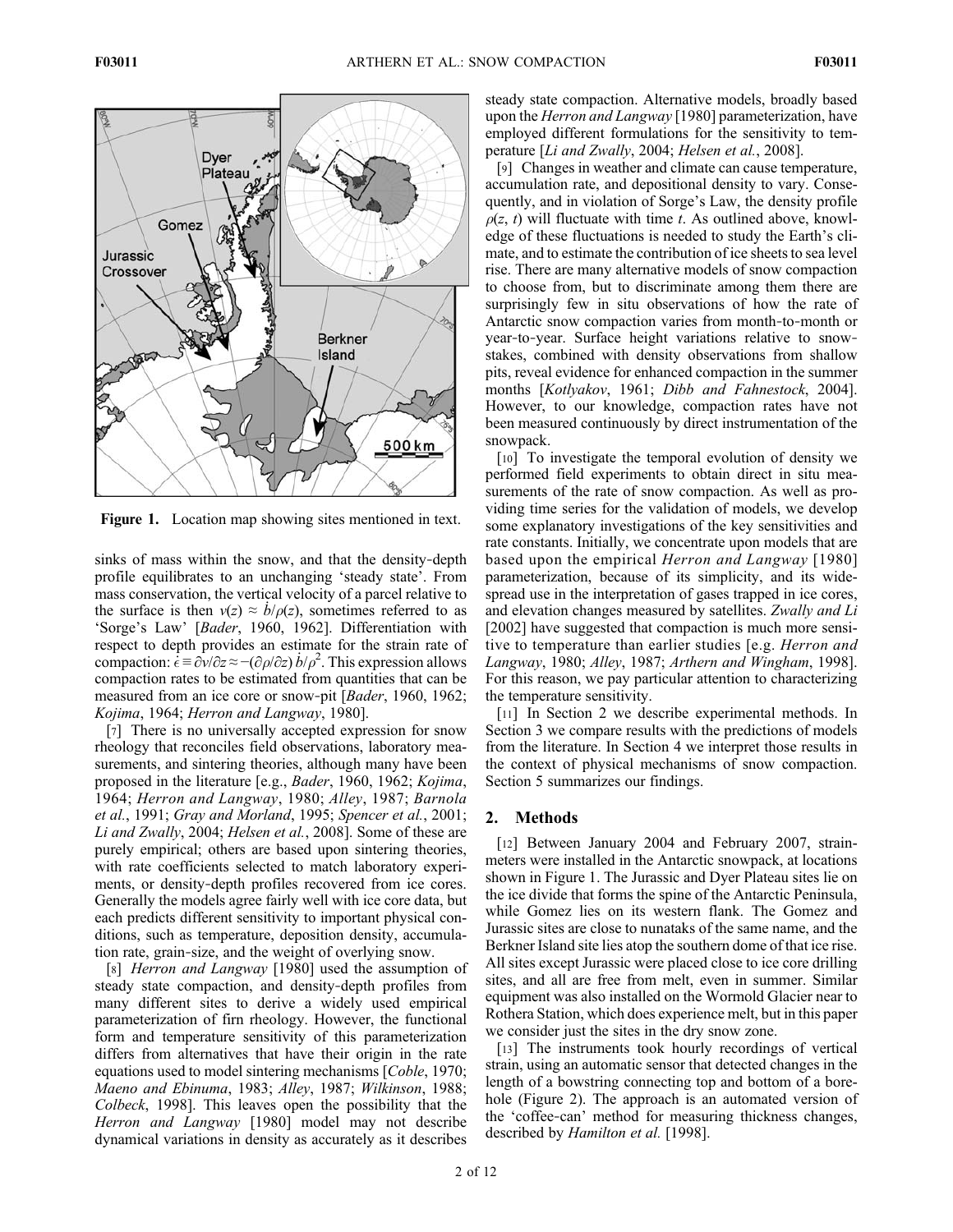

Figure 2. Equipment deployed at each site.

[14] The bowstring was made from a composite of Ultra High Molecular Weight Polyethylene (Dyneema) and Liquid Crystal Polymer (Vectran) to minimize any change in its length from elastic, creep or thermal effects. The attachment point at the bottom of the borehole was a length of steel bar drilled through with an eyelet connected to the bowstring. The bar was heated in a flask of hot water, then lowered down the borehole and frozen in place at the bottom. Subsequent introduction of ice-chippings and a small amount of hot water further cemented it in place. To minimize any tendency of the steel bar to move relative to the surrounding snow, its weight was selected to approximately compensate for tension within the bowstring.

[15] At the top of the borehole, a position transducer (Ametek, P50‐A) kept the bowstring under tension and recorded the amount of slack taken up as compaction of the surrounding snow proceeded. The position transducer operated as a potentiometer, recording the extension and retraction of a spring‐tightened sensor cable to sub‐millimeter precision. It was mounted in an aluminum case to protect it from weather, and from the weight of snowfall during burial.

[16] Boreholes were approximately 10cm in diameter, and appeared sufficiently straight to avoid contact between the bowstring and the sides, although the full depth was not observed directly. Upon deployment the case was placed directly over the borehole, with the bowstring passing through a small hole in its floor. The bowstring was clipped onto the extended sensor cable, and pulleys within the case allowed the sensor cable to retract, so that slack could be taken up and measured as compaction proceeded. The pulleys and position transducer were mounted on a rigid aluminum frame inside the case, to resist deformation during burial (the arrangement is shown in Figure 3).

[17] At each site, three separate strain recording systems were installed, with steel bars placed at depths of five, 10, and 20 meters below the surface, each in a separate borehole. Output from the three position sensors was recorded by a data‐logger (Campbell, CR10X) powered by a 100Ah lead acid battery. The loggers and batteries were housed in separate fibreglass enclosures (not shown in Figure 3), with connecting cables running to each of the three strainmeters.



Figure 3. The arrangement of pulleys and position sensor within the aluminum case. The borehole lies directly beneath the right‐hand pulley. The photo was taken upon recovery of the equipment. The attachment point between the bowstring and sensor wire is visible, and has just passed around the left‐hand pulley.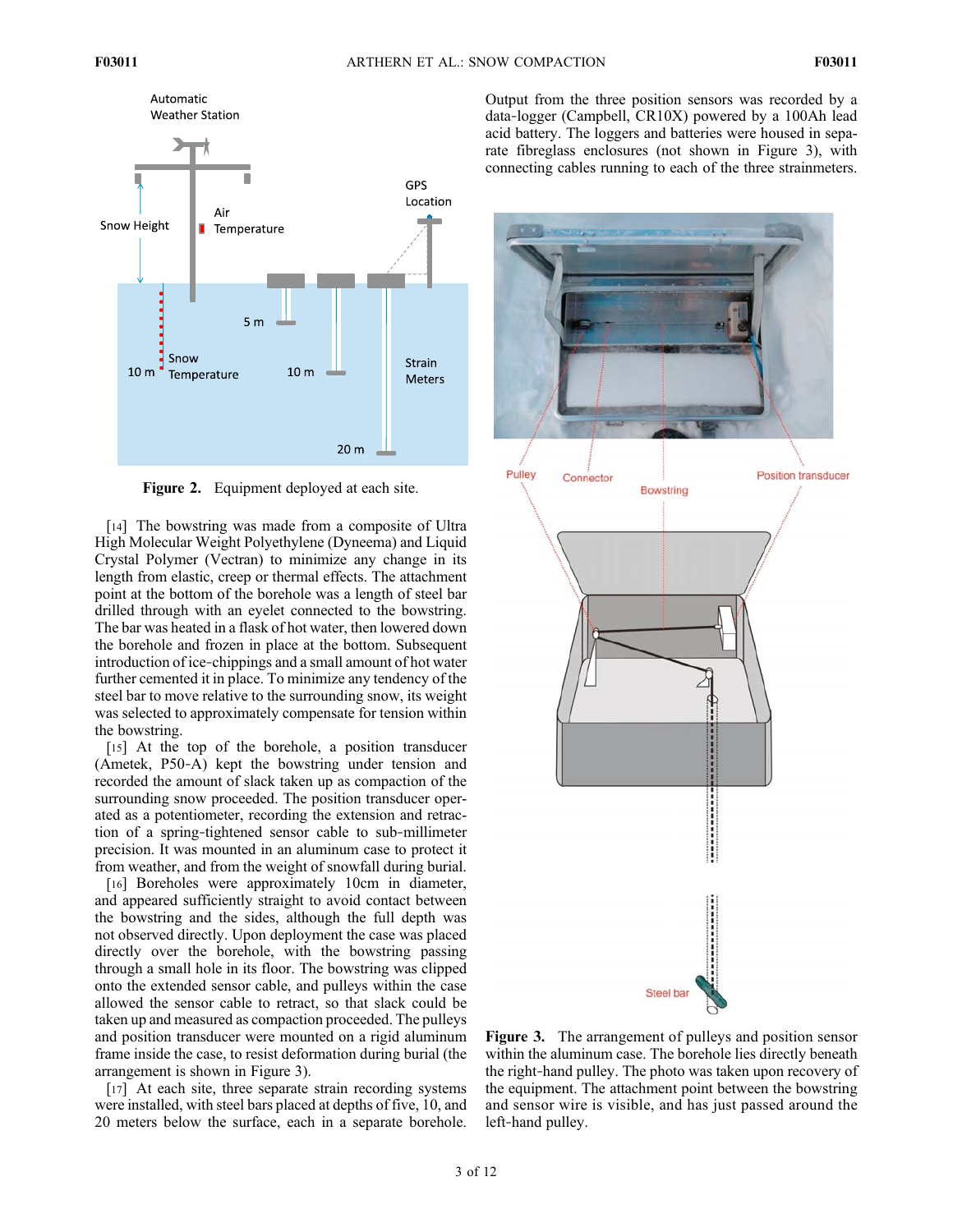| Site           | Latitude, Longitude                    | Mean Annual Temperature $T_{av}$ (K) | Accumulation Rate $\dot{b}$ (kg m <sup>-2</sup> a <sup>-1</sup> ) |
|----------------|----------------------------------------|--------------------------------------|-------------------------------------------------------------------|
| Jurassic       | $-74.43^{\circ}N$ , $-74.43^{\circ}E$  | $252.5 \pm 0.1$                      | $950 \pm 160$                                                     |
| Gomez          | $-74.00\text{°N}, -70.61\text{°E}$     | $256.6 \pm 0.1$                      | $1040 \pm 160$                                                    |
| Berkner Island | $-79.57^{\circ}N$ , $-45.79^{\circ}E$  | $247.4 \pm 0.2$                      | $130 \pm 40$                                                      |
| Dyer Plateau   | $-70.67^{\circ}$ N, $-64.87^{\circ}$ E | $252.8 \pm 0.1$                      | $680 \pm 120$                                                     |

Table 1. Climatic Parameters for the Four Study Sites<sup>a</sup>

<sup>a</sup>Mean annual temperatures were estimated from the average snow temperature at 10 m depth. Accumulation rates were estimated from shallow ice cores from Jurassic and Gomez, and Dyer Plateau Sites, and from Mulvaney et al. [2002] for Berkner Island. The standard deviation of seasonal fluctuations in 10m temperature, and of interannual fluctuations in accumulation rate are also listed.

The battery lasted two years at the Gomez site, around seven months at the Jurassic site. At the Berkner Island site, two years of data were recovered, with the battery changed after one year. Data were stored on site until recovery of the equipment.

[18] We performed a number of checks. We maintained an eight‐meter length of bowstring in a loft‐space under the same tension used in the field experiments, and recorded the change in its length using the position transducer. After an initial extension of approximately 3 mm, negligible rate of creep was observed (<0.01 mm day<sup>-1</sup> over 18 days). Temperature varied in the range 22–30°C during this test, but any strain from thermal effects was less than 0.2 mm. We assessed the temperature‐dependent bias in the assembled system of position transducers and loggers by moving them from an ambient temperature of 22°C into a cold‐room at −25°C, allowing all equipment to equilibrate at the new temperature: recorded positions changed by less than 3 mm across the operating range. We checked the calibration of the position transducers during deployment, by recording the output voltage with the sensor wire fully retracted, fully extended, and at an intermediate position (the white pulley shown in Figure 3). We also performed physical measurements of the remaining length of travel, during deployment and recovery of the equipment, to guard against failure of the automatic logging system.

[19] Several auxiliary measurements were made at each site to supply initial conditions and boundary conditions for modeling the rate of snow compaction. Hourly temperatures at various depths within the upper ten meters of the snowpack were measured using a chain of thermistors, and stored on a second data‐logger. An automatic weather station (AWS) provided hourly meteorological measurements (air‐ temperature, humidity, wind speed and direction). The AWS mast was guyed for stability, and fitted with two Campbell SR50 sonic ranging devices, mounted from a cross-mast. These monitored the arrival of snow at the site, logged hourly by the AWS unit. The weather station mast was 5 m high, with approximately 4.5 m above the surface at time of installation. At each location, the ice core from the twenty meter borehole was analyzed for density at approximately ten‐centimeter depth resolution. Samples of meltwater from each core section were recovered from the field and analyzed using a Dionex ICS‐2500 ion chromatograph. The annual accumulation record for each core was derived using the summer-summer maxima of two seasonally varying anions, one from methanesulphonic acid (MSA;  $CH<sub>3</sub>SO<sub>3</sub>H$ ) and sulphate  $(SO_4^2$ ), to provide the accumulation at the site prior to installation of the equipment. At the Berkner Island site, accumulation rate and densities from a pre‐existing ice core were used [Gerland et al., 1999; Mulvaney et al., 2002].

[20] The strainmeters recorded vertical separation between snow‐layers at either end of their respective boreholes. To tie this relative motion into geocentric coordinates, the precise location was determined at the start and end of the occupation using dual frequency global positioning system (GPS) recorders. The position of the snow surface, and of reference marks on the aluminum cases that contained the strain sensors, were surveyed using tape measures and trigonometric triangulation, to locate them relative to the GPS antenna. This local surveying was performed at installation and at recovery. The location of the AWS mast, and of the thermistor string, were surveyed relative to the GPS antenna in the same way. To estimate the component of the vertical motion due to downslope flow, the local slope was measured by differential GPS survey between the central location and three outlying sites, arranged in an equilateral triangle, each about one kilometer distant from the central site. Although not described further here these data will eventually allow point‐ estimates of the change in mass of ice per unit area [cf. Hamilton et al., 1998].

#### 3. Results

[21] The climatic parameters recovered from the ice cores, and the automatic weather stations, are shown in Table 1.



Figure 4. Densities from shallow ice cores: Dyer Plateau (blue); Jurassic (red, offset to the right by 100 kg m<sup>-3</sup>); Gomez (green, offset to the right by 200 kg m<sup>-3</sup>). Arrows indicate summer horizons identified from the concentration of two seasonally varying anions. For Berkner Island, accumulation rate and densities from a pre‐existing ice core were used [Gerland et al., 1999; Mulvaney et al., 2002].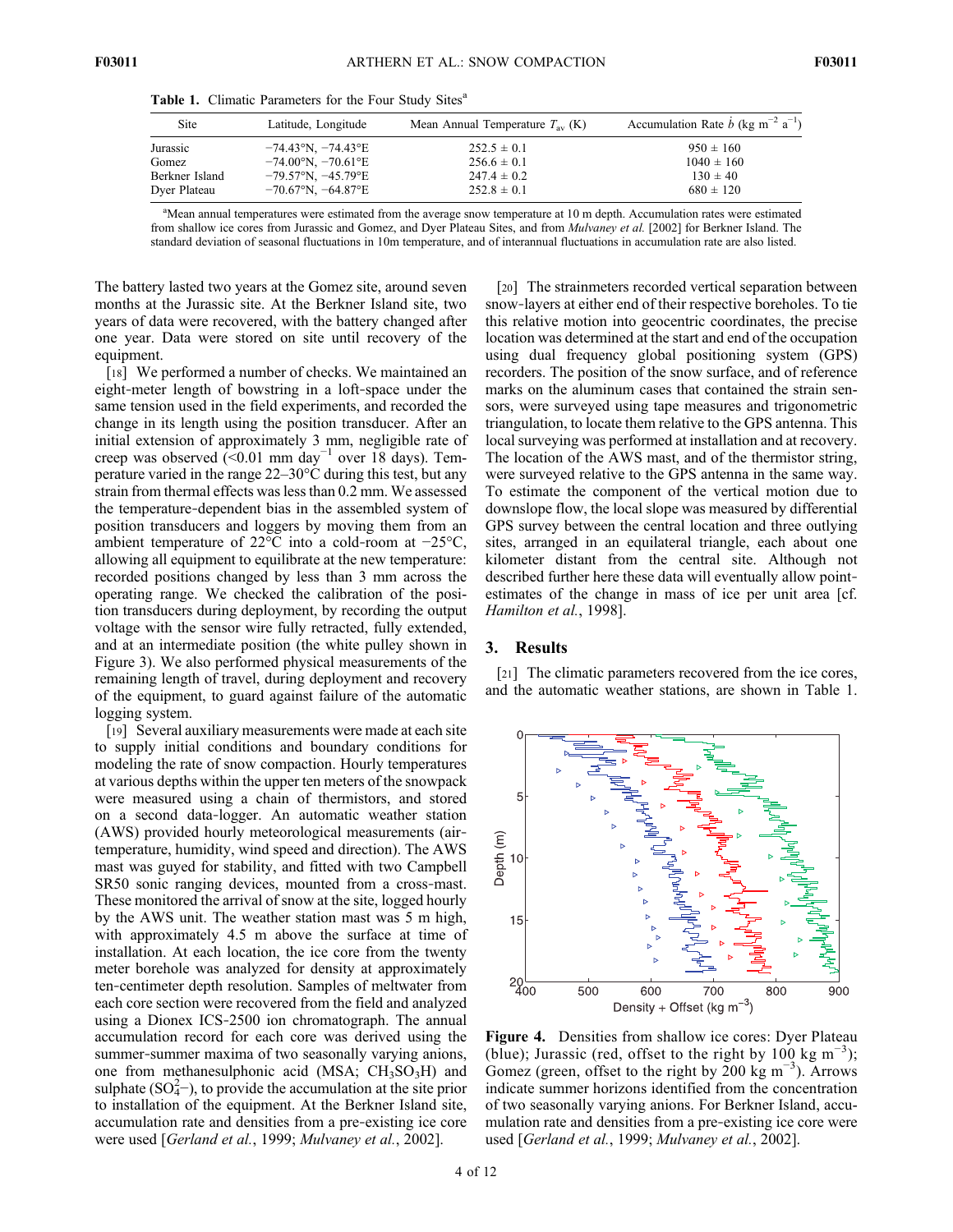

Figure 5. Total compaction in mm for different depth ranges: (left) 0–5 m, (middle) 0–10 m, and (right) 0– 20 m, from three sites: (top) Jurassic, (middle) Gomez, and (bottom) Berkner Island. Dates are in month‐ year format (e.g., Jan04 is January 2004). Data collected as the attachment point passed around the pulley, or reached the end of travel, are less reliable and are shown in gray. At the Jurassic site, two sensors seized during the experiment are indicated by question marks.

Figure 4 shows density profiles from the shallow ice cores; Jurassic and Gomez densities are offset by 100 and 200 kg m<sup>-3</sup> respectively for clarity of display. Figure 5 shows the total amount of compaction over three depth intervals 0–5 m, 0–10 m, and 0–20 m, at three sites, Jurassic, Gomez, and Berkner Island. Figure 6 shows daily thinning rates obtained by differentiating these curves. These rates are differences between successive daily averages recorded by the position sensors. No other smoothing was applied. We have plotted the total thinning rate over each depth interval, rather than the strain rate, because this is the quantity most relevant to interpretation of radar altimeter observations. The strain rate can be recovered by dividing the thinning rates by 5 m, 10 m or 20 m, as appropriate for each borehole. Although the total thinning rate is higher for the 20 m borehole, the average strain rate is lower. The data are overlain by curves showing modeled compaction rates computed using the following formula,

$$
d_t \rho = \begin{cases} c_0(\rho_i - \rho), & \rho < = 550 \text{kg m}^{-3}, \\ c_1(\rho_i - \rho), & \rho > 550 \text{kg m}^{-3}, \end{cases}
$$
 (1)

in which  $\rho_i = 917 \text{ kg m}^{-3}$  is the density of solid ice, and  $c_0$ , and  $c_1$  are rate parameters whose values were defined using models of snow compaction from the literature [Herron and Langway, 1980; Li and Zwally, 2004; Helsen et al., 2008]. The models are described in more detail below. Different rate constants were used in each density range to allow for the enhancement in compaction caused by sliding of grains relative to each other.

[22] The total derivative  $d_t \rho = \partial_t \rho + v \partial_z \rho$  is the rate of change of density of a material parcel. To compute the modeled thinning rates, we integrated equation (1) numerically. The initial density  $\rho_0$  for each section of the ice core was specified at the density measured for that section; the initial length  $l_0$  of each section (roughly 10 cm) was also recorded during core processing. To compute the change in length, we updated the density  $\rho$  for each hourly time step using equation  $(1)$ , and recomputed the length  $l$ , assuming mass conservation and vertical compression (i.e.  $l = l_0 \rho_0 / \rho$ ). We computed the total amount of thinning from sections that originally spanned  $0-5$  m,  $0-10$  m, and  $0-20$  m by summing the compaction  $(l_0 - l)$  over those sections. Curves show daily averages of the thinning rates in mm day<sup>-1</sup>.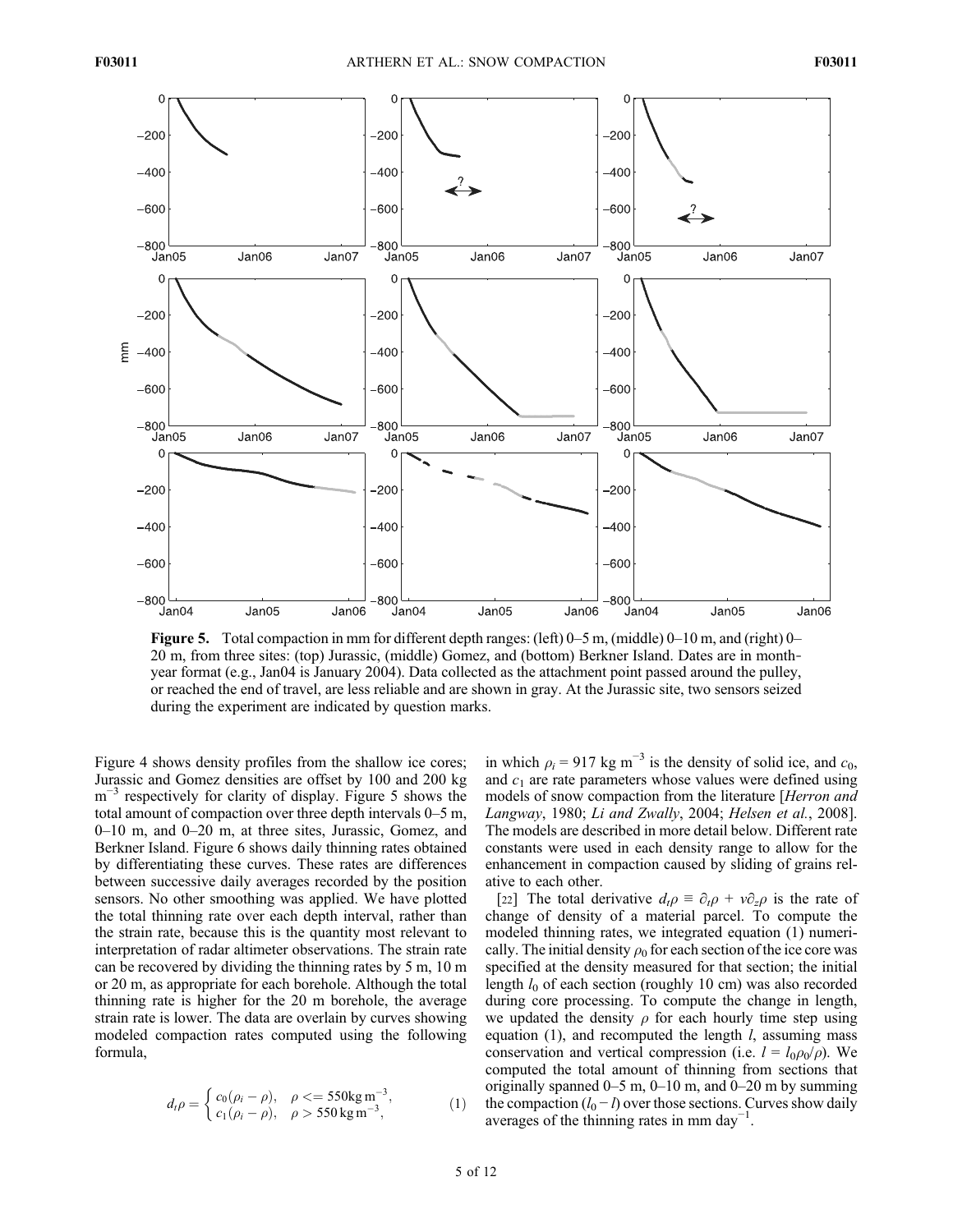

Figure 6. Thinning rates in mm day<sup>-1</sup> for different depth ranges: (left) 0–5 m, (middle) 0–10 m, and (right) 0–20 m, from three sites: (top) Jurassic, (middle) Gomez, and (bottom) Berkner Island. Dates are in month‐ year format (e.g., Jan04 is January 2004). Curves show thinning rates predicted by various parameterizations of snow compaction: Herron and Langway [1980] (blue, dot-dashed); Li and Zwally [2004] (magenta, dotted); Helsen et al. [2008] (green, dashed); local 'best‐fit' models used to derive parameters in Table 2 (red, solid); a semi‐empirical model based upon rate equations for Nabarro‐Herring creep and normal grain growth (cyan, dashed) (equation (4)).

[23] The rate parameters  $c_0$ , and  $c_1$  in equation (1) were evaluated as follows, according to different models from the literature:

Herron and Langway [1980]  $c_0 = 11 \left(\frac{\dot{b}}{\rho_w}\right) \exp\left[-\frac{10160}{RT}\right],$  $c_1 = 575 \sqrt{\frac{b}{\rho_w}}$  $\exp\left[-\frac{21400}{RT}\right],$  $\sqrt{ }$ Li and Zwally [2004]

$$
\left\{c_0=c_1=(\dot{b}/\rho_i)(139.21-0.542T_{\rm av})8.36(273.15-T)^{-2.061},\right\}
$$

Helsen et al. [2008]  
\n
$$
\begin{cases}\nc_0 = c_1 = (\dot{b}/\rho_i)(76.138 - 0.28965T_{av})8.36(273.15 - T)^{-2.061}.\n\end{cases}
$$
\n(2)

In these expressions,  $\rho_w = 1000 \text{ kg m}^{-3}$  is the density of water and  $R = 8.314$  J mol<sup>-1</sup> K<sup>-1</sup> is the gas constant. The mass accumulation rate  $\dot{b}$  (kg m<sup>-2</sup> yr<sup>-1</sup>) was taken from the shallow ice cores for Jurassic and Gomez, and from Mulvaney et al. [2002] for Berkner Island. The mean annual temperature

 $T_{\text{av}}$  (K) was estimated at each site from the average temperature of the deepest thermistor, at approximately 10‐m depth.

[24] The *Herron and Langway* [1980] parameterization was defined using steady state density profiles from Greenland and Antarctica, assuming an Arrhenius type temperature sensitivity for compaction. The Li and Zwally [2004] parameterization, which was originally informed by experiments on grain growth, has a different temperature sensitivity to the Herron and Langway [1980] model, and was further constrained by fits to steady state density profiles in Greenland. The Helsen et al. [2008] model was derived by modifying the Li and Zwally [2004] model, constraining it to match steady state profiles for Antarctic sites. Following Reeh [2008, equation 4], a simplified version of the Li and Zwally [2004] and *Helsen et al.* [2008] models is used here.

[25] Estimates for the instantaneous temperature field  $T(z, t)$  were provided by solving the one-dimensional heat conduction equation ( $\rho c$   $d_tT \equiv \rho c[\partial_t T + v \partial_z T] = \partial_z [\kappa \partial_z T]$ , with heat capacity  $c = 2009$  J kg<sup>-1</sup> K<sup>-1</sup>, and conductivity  $\kappa =$  $2.1(\rho/\rho_i)^2$  W m<sup>-1</sup> K<sup>-1</sup>), as described by Arthern and Wingham [1998]. The upper boundary condition for temperature was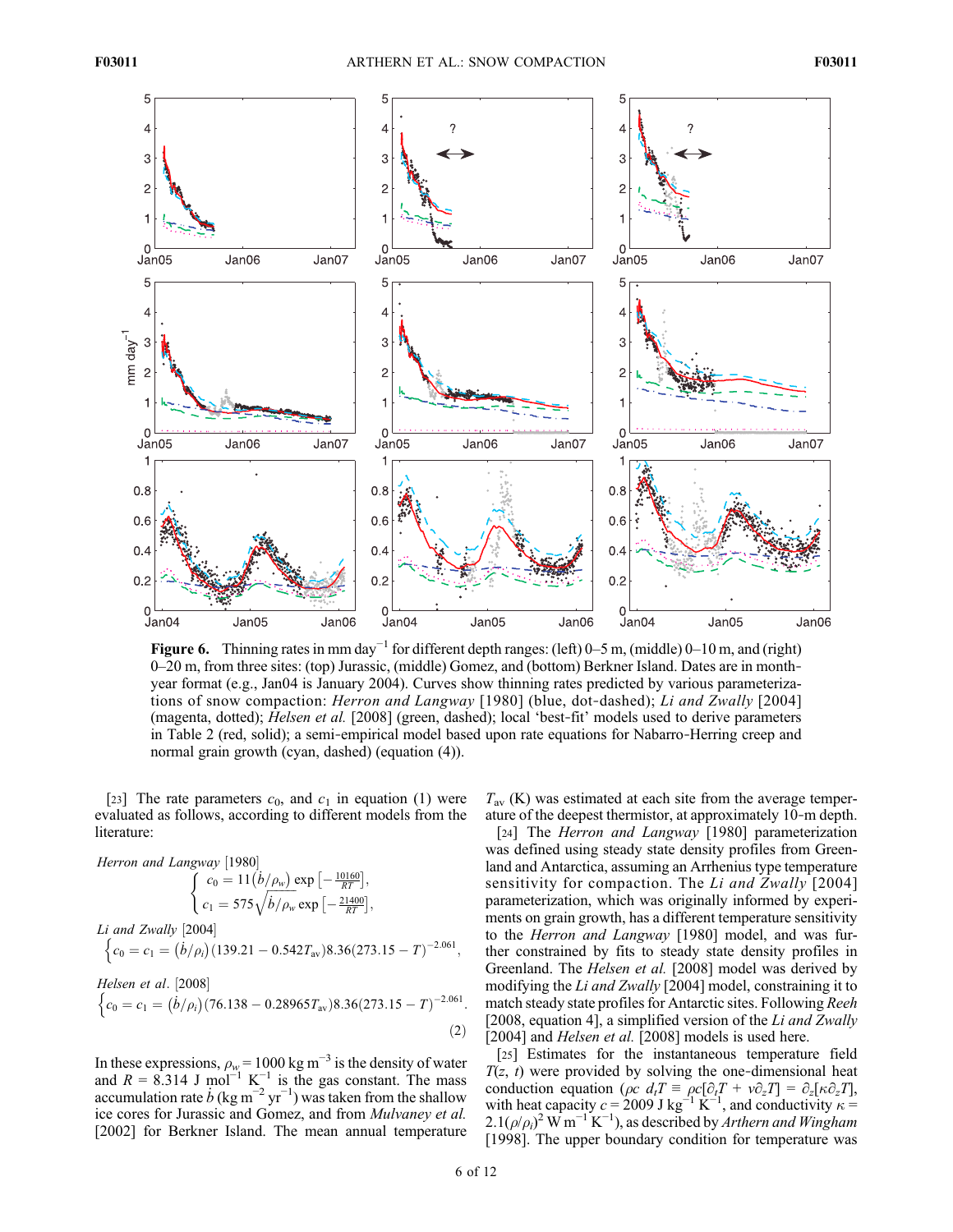Table 2. Activation Energy and Rate Constants That Define the Best-Fit Model That Produced the Red Solid Curves Plotted in Figure 6<sup>a</sup>

| Site                                | Activation Energy $E$ (kJ mol <sup>-1</sup> ) | $a_0$ (a <sup>-1</sup> )                                                | $a_1$ (a <sup>-1</sup> )                                                | Activation Energy $E^*$ (kJ mol <sup>-1</sup> ) | $a_0^*$ (a <sup>-1</sup> )                                              | $a_1^*$ (a <sup>-1</sup> )                                              |
|-------------------------------------|-----------------------------------------------|-------------------------------------------------------------------------|-------------------------------------------------------------------------|-------------------------------------------------|-------------------------------------------------------------------------|-------------------------------------------------------------------------|
| Jurassic<br>Gomez<br>Berkner Island | 80<br>120<br>70                               | $5.43 \times 10^{15}$<br>$3.86 \times 10^{23}$<br>$7.91 \times 10^{12}$ | $2.01 \times 10^{15}$<br>$1.79 \times 10^{23}$<br>$4.21 \times 10^{12}$ | 60<br>60<br>60                                  | $4.43 \times 10^{11}$<br>$3.20 \times 10^{11}$<br>$6.89 \times 10^{10}$ | $1.48 \times 10^{11}$<br>$1.10 \times 10^{11}$<br>$4.06 \times 10^{10}$ |
|                                     |                                               |                                                                         |                                                                         |                                                 |                                                                         |                                                                         |

<sup>a</sup>The values  $a_0^*$  and  $a_1^*$  produce the best match when the activation energy is constrained to be 60 kJ mol<sup>-1</sup>.

specified from thermistors within the aluminum cases at the top of the borehole. For the lower boundary condition, the temperature of the deepest layer, at about 20‐m depth, was set equal to  $T_{\text{av}}$ . Temperatures were updated at each hourly time step, and used to recompute rate constants  $c_0$ , and  $c_1$ . We tested temperatures from the thermal model against thermistors at intermediate depths: these agreed within an r.m.s. error of 0.2 K at Jurassic and Gomez sites, and 0.7 K at the Berkner Island site.

[26] To further investigate the sensitivity of the compaction rate to temperature, we derived estimates of the activation energy  $E$ , by fitting a model of the form:

$$
\text{`Best-fit'} \qquad \begin{cases} c_0 = a_0 \exp\left[-\frac{E}{RT}\right] \\ c_1 = a_1 \exp\left[-\frac{E}{RT}\right] \end{cases} \tag{3}
$$

The parameters  $a_0$ ,  $a_1$  and E, were selected at each site to minimize the discrepancy with the observations of thinning. Details of this fitting procedure are given in Appendix A. The parameters that define the 'best‐fit' model are shown in Table 2 for each site. The red curves of Figure 6 show the corresponding time series. The r.m.s. errors of the best fits for the Jurassic, Gomez and Berkner sites are respectively 0.19, 0.15 and 0.07 mm day−<sup>1</sup> . Figure 7 illustrates the modeled temperature and strain rate of compaction in the upper ten meters at the Gomez site, based on the 'best‐fit' model.

[27] A reasonable fit to the data can be made for other activation energies. Table 2 also lists  $a_0^*$  and  $a_1^*$ , the values of  $a_0$  and  $a_1$  that give the best fit to our observations when the activation energy E is constrained to be 60 kJ mol<sup>-1</sup>, a commonly used value for activation energy for ice deformation [Paterson, 1994]. Using these parameters, the r.m.s. errors for the Jurassic, Gomez and Berkner sites are respectively 0.21, 0.19 and  $0.07$  mm day<sup>-1</sup>, not much worse than the minimum error values.

[28] Laboratory experiments have shown that there is an energy barrier of approximately 60 kJ mol<sup>-1</sup> for molecular diffusion through the lattice of the ice crystal [*Petrenko and* Whitworth, 1999], so this is a potential mechanism that could explain our observations. Creep caused by lattice dif-



**Figure 7.** Temperature and snow accumulation at the Gomez Site: (top) air temperature ( $\degree$ C), (middle) snow temperatures from the thermal model, (bottom) strain rates from the 'best fit' compaction model (see text). Gray shading represents fresh snow accumulation, as measured by the sonic depth rangers, and was not included in the model.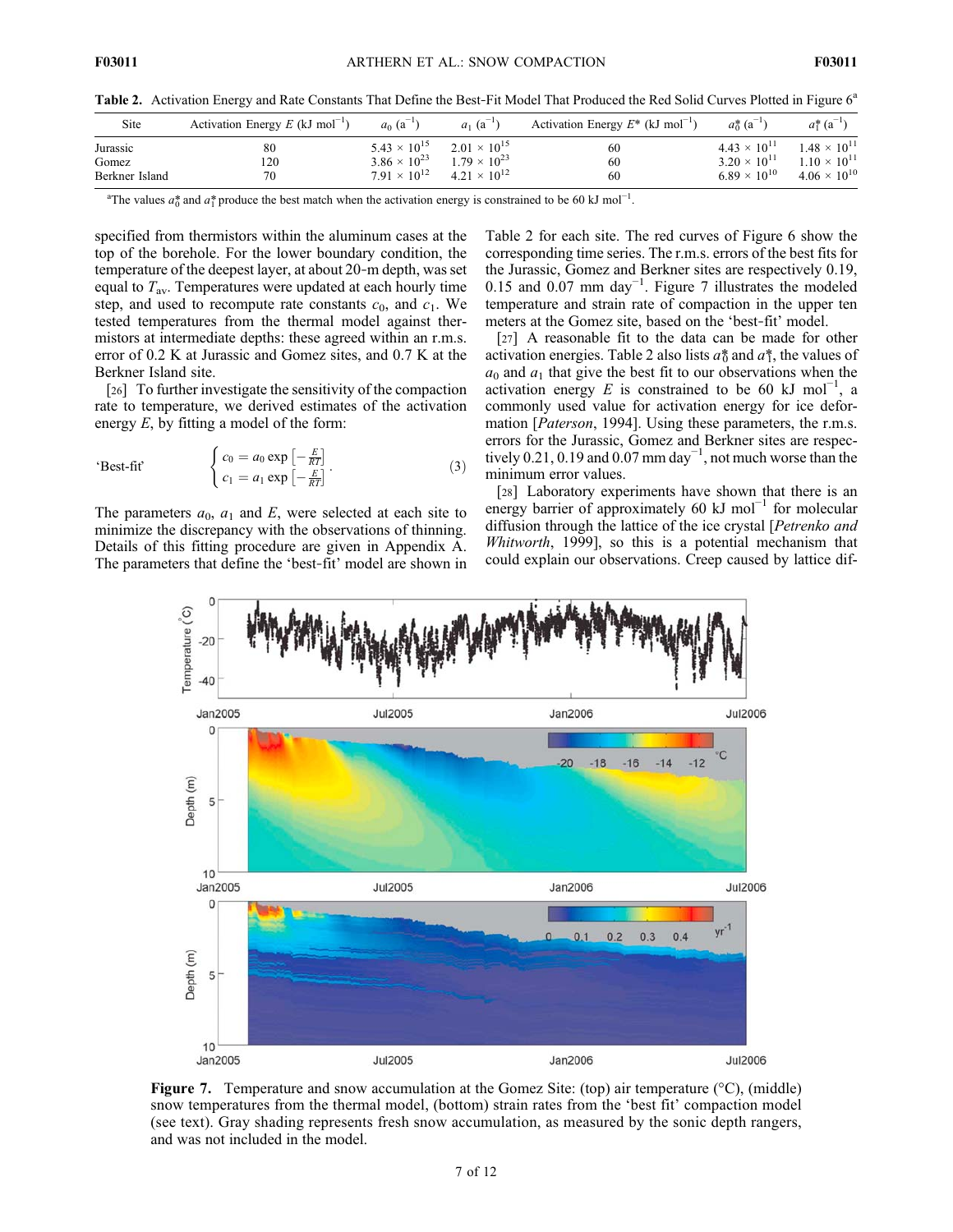Table 3. Thinning Rates Measured Over Various Depth Ranges From Physical Measurements<sup>a</sup>

| Site           | <b>Start Date</b> | End Date    | 0–5 m (mm day <sup>-1</sup> )  | $0-10$ m (mm day <sup>-1</sup> ) | 0–20 m (mm day <sup>-1</sup> ) |
|----------------|-------------------|-------------|--------------------------------|----------------------------------|--------------------------------|
| Jurassic       | 8 Feb 2005        | 21 Jan 2007 | 0.89(1.15)                     | 1.13(1.50)                       | 1.70(1.86)                     |
| Gomez          | Feb 2005          | 1 Jan 2007  | $0.94$ $0.97^{\circ}$ $(1.11)$ | 1.34(1.71)                       | 1.76(2.14)                     |
| Berkner Island | 14 Feb 2003       | 27 Jan 2006 | $0.30^b$ (0.16)                | $0.46^{\circ}$ (0.30)            | $0.57^{\rm b}$ (0.38)          |
| Dyer Plateau   | 21 Jan 2005       | 8 Jan 2007  | 0.81(0.73)                     | 1.13(1.05)                       | 1.47(1.28)                     |

<sup>a</sup>Values in brackets are predicted using Sorge's Law.

<sup>b</sup>Thinning rates from automatic strainmeter.

fusion is known as Nabarro‐Herring creep. Appendix B shows that by coupling rate equations for Nabarro‐Herring creep [*Coble*, 1970] and normal grain-growth [*Gow et al.*, 2004] a semi‐empirical expression for the rate coefficients  $c_0$  and  $c_1$  can be obtained:

'Nabarro-Herring'

$$
\begin{cases}\nc_0 = 0.07 & \text{bg } \exp\left(-\frac{E_c}{RT} + \frac{E_g}{RT_{\text{av}}}\right) \\
c_1 = 0.03 & \text{bg } \exp\left(-\frac{E_c}{RT} + \frac{E_g}{RT_{\text{av}}}\right)\n\end{cases}\n\tag{4}
$$

The coefficients 0.07 and 0.03 were determined empirically from  $a_0^*$  and  $a_1^*$  as described in Appendix B. Values of 60 kJ mol<sup>-1</sup> for  $E_c$ , and 42.4 kJ mol<sup>-1</sup> for  $E_g$  were used to produce the cyan curves shown in Figure 6.

[29] At four sites, the total thinning in three depth intervals was recorded over at least two-years either from physical measurements or from the position transducer: the average rates are shown in Table 3, where they are compared with thinning rates predicted by Sorge's Law, i.e.  $v(z_1) - v(z_2) =$  $b(1/\rho(z_1) - 1/\rho(z_2))$ . Densities for 0, 5, 10 and 20 m were estimated from averages over the intervals [0–1 m],[4.5– 5.5 m],[9.5–10.5 m], and [19–20 m] respectively.

## 4. Discussion

[30] The measured compaction rates are consistent with a slow viscous deformation of the snowpack. Strain rate decreases with depth, despite increasing load. Total thinning rates over 0–20 m are less than five mm day<sup>-1</sup> at all study sites, and agree with those predicted by Sorge's Law to within about 30% or 0.3 mm day<sup>-1</sup>. We characterized the observational error in our measurements using residuals from the best fit model and Monte‐Carlo simulation: multiple simulations of the observational error were generated by fitting an autoregressive process to the residuals. These simulations suggest that thinning rates averaged over 2‐years should be accurate to around 0.04 mm day $^{-1}$ ; a similar accuracy is indicated by comparing the physical measurements and the electronically recorded data. The densities and accumulation rates used to compute thinning rates from Sorge's Law may be uncertain to about 10%, perhaps more at the Berkner Island site where an earlier ice core was used. For a typical density profile, these uncertainties would compound to give more than 20% error in the thinning rates derived from Sorge's Law, so the differences in Table 3 are not highly significant. Compaction is faster at the Jurassic and Gomez Sites than at the Berkner Island site. This is because the snow is warmer, and the accumulation rates are higher, both of which promote faster compaction.

[31] There are fluctuations in the rate of compaction, but there is little evidence for sudden collapse of weak layers or naturally occurring 'firn quakes' within the snowpack at any

of our sites. For a single day (21st March, 2004) the strainmeters at the Berkner Island site briefly recorded higher rates than shown in Figure 6, and then only at 2.4 mm day<sup>-1</sup>.

[32] A strong seasonal cycle is apparent in the rate of snow compaction at the Berkner Island site. This site has lower accumulation rate, so the strainmeters are buried less quickly, and sample two seasonal cycles at depths shallow enough to be strongly affected by the summer warming. The highest thinning rates at Berkner Island are in late January, in the austral summer, when the summer warmth has had time to conduct into the snowpack, as noted by Zwally and Li [2002]. Thinning rates during the second year of the record are more muted, because seasonal warming is attenuated with depth. The amplitudes of the seasonal cycles are similar for 0–5m, 0–10m, and 0–20m, indicating that seasonal variations in compaction are largely confined to the upper 5 m.

[33] At the Gomez site the influence of the summer warming in the second year is reduced, because the strainmeters were buried faster there than at Berkner Island. This effect masks the seasonal cycle at the higher accumulation sites. Figure 7 shows how the high burial rate at Gomez insulates the instrumented snow from summer warming in the second year, and how this affects the strain rates.

[34] At the Jurassic and Berkner Island sites, the three models from the literature compare reasonably well with the observations: thinning rates agree within a factor of three, and the fit becomes progressively better over time, as the snow sampled by the strainmeters is buried deeper. All three models underestimate the amplitude of the seasonal cycle in thinning rates at the Berkner Island site, which suggests they are not sufficiently sensitive to temperature. The Li and Zwally [2004] and Helsen et al. [2008] models perform better in this respect than the *Herron and Langway* [1980] parameterization.

[35] As noted by *Helsen et al.* [2008], the parameterization of Li and Zwally [2004] predicts non‐physical, negative compaction rates for sites with mean annual temperature greater than 256.8 K. The modification made to the Li and Zwally [2004] parameterization by Helsen et al. [2008] clearly improves the fit at the Gomez site, but even the modified formula predicts non‐physical, negative compaction rates for mean annual temperature greater than 262.9 K. As a separate issue, strong summer melting would become a serious concern for sites as warm as this [Reeh, 2008].

[36] Firn compaction can proceed via a number of different microphysical mechanisms [Wilkinson, 1988; Arthern and Wingham, 1998]. Nevertheless, under specified conditions one or other of these mechanisms will usually dominate [Maeno and Ebinuma, 1983]. For the two colder sites, the sensitivity of measured compaction rates to temperature is consistent with a dominant process that has an activation energy of around 70–80 kJ mol<sup>-1</sup>.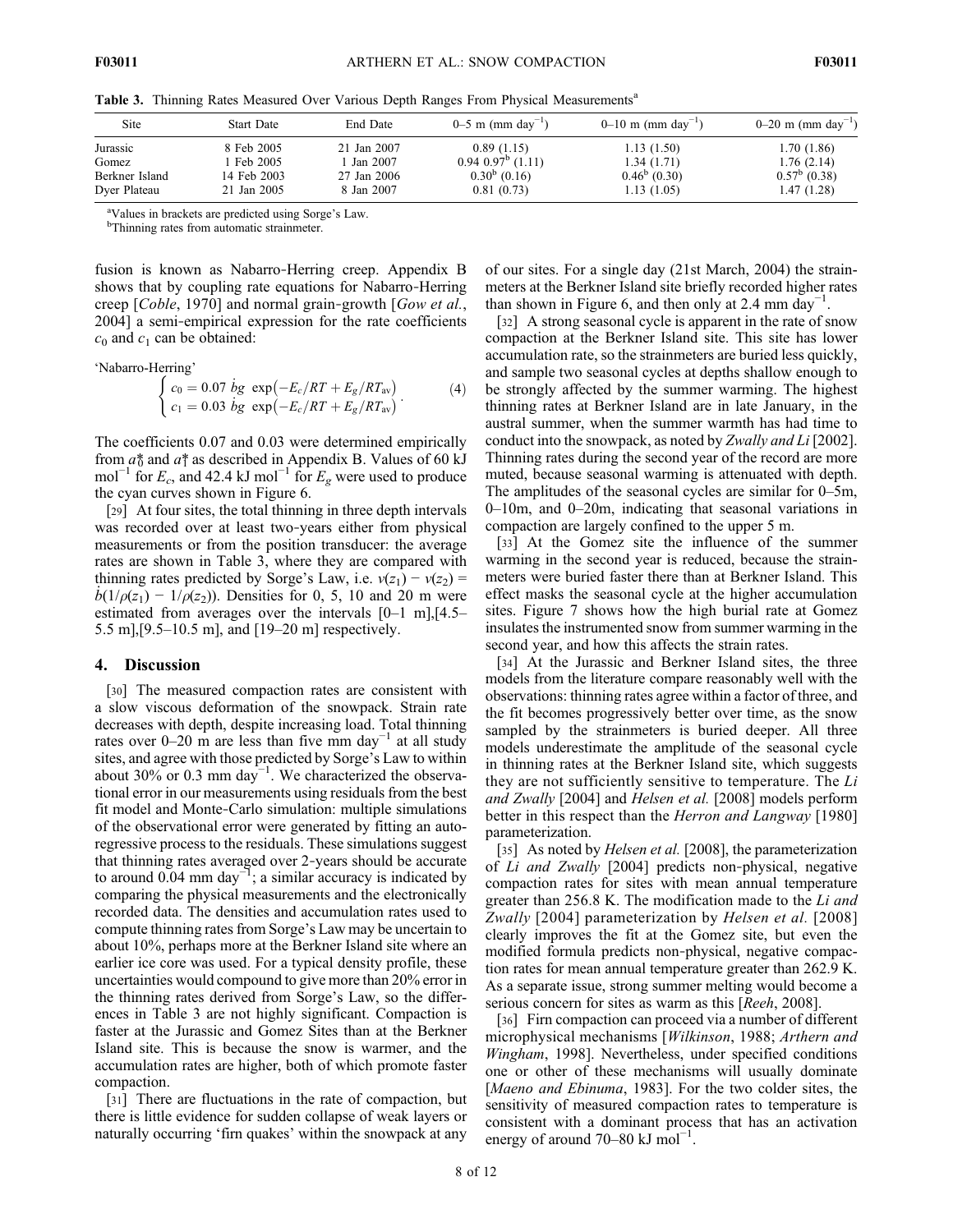[37] At the warmer Gomez site a larger activation energy of 120 kJ mol−<sup>1</sup> gives a slightly better fit. Increased activation energy at warmer temperatures has been noted by *Jacka and* Li [1994] and Paterson [1994]. A different microphysical process may operate at such high temperatures. However, if we constrain the activation energy to be 60 kJ mol<sup>-1</sup> (following Petrenko and Whitworth [1999]), the r.m.s. error increases by only about 0.04 mm day<sup>-1</sup>, even at the Gomez site, so we cannot be certain that the mechanism of compaction there is different.

[38] In any event, our best estimates of the activation energy are considerably higher than other models of snow compaction [Kojima, 1964; Alley, 1987; Herron and Langway, 1980; Arthern and Wingham, 1998]. This supports the observation by Zwally and Li [2002] that snow compaction is more sensitive to temperature than assumed by these earlier models. The disagreement between our observations and the very low value of around  $10-20$  kJ mol<sup>-1</sup> derived by *Herron and Langway* [1980] is noteworthy, since the models are otherwise comparable. This discrepancy causes the Herron and Langway [1980] model to underestimate the seasonal changes (Figure 6).

[39] The higher activation energy that we recover indicates that the dominant mechanism has a relatively high energy barrier. Petrenko and Whitworth [1999] give a value of 60 kJ mol<sup>-1</sup> for the activation energy of molecular diffusion within the ice lattice, comparable to the values recovered from our data, so this is a potential mechanism that could explain our observations. Appendix B describes a semi‐empirical model derived by coupling rate equations for lattice‐diffusion (Nabarro-Herring) creep and normal grain-growth  $Gow$ et al., 2004; Burton, 1993]. This simple model can reproduce the low-density part of the *Herron and Langway* [1980] model, and explains its low temperature sensitivity.

[40] Comparing the coefficients recovered from the semiempirical model with laboratory data, we find that compaction of polar firn occurs faster than would be expected from a simple theory based on lattice diffusion creep around cylindrical pores. Possible reasons include experimental uncertainty in material parameters, errors introduced by our simple treatment of grain growth, oversimplification of geometric effects such as stress concentration within the necks between grains, dependence upon other details of the microstructure [Alley et al., 1982; Freitag et al., 2004; Fujita et al., 2009], or contributions from other densification mechanisms. Our simple model parameterizes grain rearrangement by enhancing the compaction rate at densities below 550 kg m−<sup>3</sup> . Alternatively, the granular rearrangement model of *Alley* [1987] could be tested against our data. Other mechanisms, such as grain‐boundary diffusion creep [Coble, 1970; Colbeck, 1998], 'Harper-Dorn' [Kassner et al., 2007], or 'power law' dislocation creep [Wilkinson, 1988], may also contribute significantly. A separate analysis, similar to that presented here, would have to be performed for each candidate mechanism before unambiguously attributing the mechanism of sintering.

[41] The semi-empirical model, defined by equations (1) and (4) reproduces our observations fairly closely, and should prove useful in interpreting altimetry observations in coastal regions with temperature and accumulation rate comparable to our sites. Nevertheless, for the reasons discussed above, it may oversimplify the physics of compaction in polar firn, and should be tested further before being applied to other climatic regimes such as the cold interior of Antarctica.

[42] Although we have recovered many years of hourly strain data, the design of equipment could have been improved to increase the quantity and quality of data: battery failure and loose connections caused loss of data at the Berkner Island, Dyer Plateau, and Jurassic sites, and two of the position transducers at the latter site physically seized up.

[43] Experiments in such high accumulation risk complete burial with loss of data. The weather station masts were 5 m high, with approximately 4.5 m above the surface at time of installation. Gomez was buried a few centimeters beneath the surface after two years, but the equipment and data were recovered, based on a flow‐corrected estimated position, using a ground penetrating radar. Only the wind vane of the Jurassic site was protruding at recovery. Satellite transmission of data, or taller masts, would lessen the risk of data loss.

[44] The quality of data was affected as the attachment point between bowstring and sensor wire passed around the pulley, and the end of travel was reached on some of the position transducers. Interference from the pulley could have been avoided by using a longer enclosure for the sensor cable. Pulleys could have been eliminated entirely by using vertical housings for the sensor cables, instead of the aluminum cases, although this would make the instruments more susceptible to disturbance by wind.

## 5. Conclusions

[45] We have presented a relatively simple and effective technique for the in situ measurement of snow compaction over periods of years. The histories of snow compaction rate were measured at sites in the Antarctic Peninsula and Berkner Island with snow accumulation ranging from 130 to 1040 kg  $m^{-2} a^{-1}$ , and mean annual temperature from -26 to -17°C. At these sites, the snow compacts steadily. No sudden failure or collapse in the upper twenty meters exceeded a few millimeters. For the most part, the rate of compaction changes slowly on seasonal, monthly and weekly timescales.

[46] The observed changes are described quite well by a simple model ([based upon that of *Herron and Langway* [1980]) with three adjustable parameters (one rate constant for low density, another for high, and an activation energy that determines the sensitivity to temperature). The amplitude and phasing of changes in compaction rate can be explained by coupling this simple model to a one‐dimensional model of heat flow within the snowpack. This suggests that the observed changes in the rate of compaction were driven principally by seasonal and weather‐related fluctuations in the temperature of the snow.

[47] Three models of snow compaction from the literature [Herron and Langway, 1980; Li and Zwally, 2004; Helsen et al., 2008] were compared with the measured rates. At the warmest site the model described by Li and Zwally [2004] predicts unrealistically low compaction rate. Elsewhere, the three models agree fairly closely, but they under‐predict the amplitude of the seasonal cycle in compaction rate, mainly because they underestimate the compaction rate of nearsurface snow in summer. This suggests they are not sensitive enough to temperature. The modified version of the Li and Zwally [2004] model described by Helsen et al. [2008]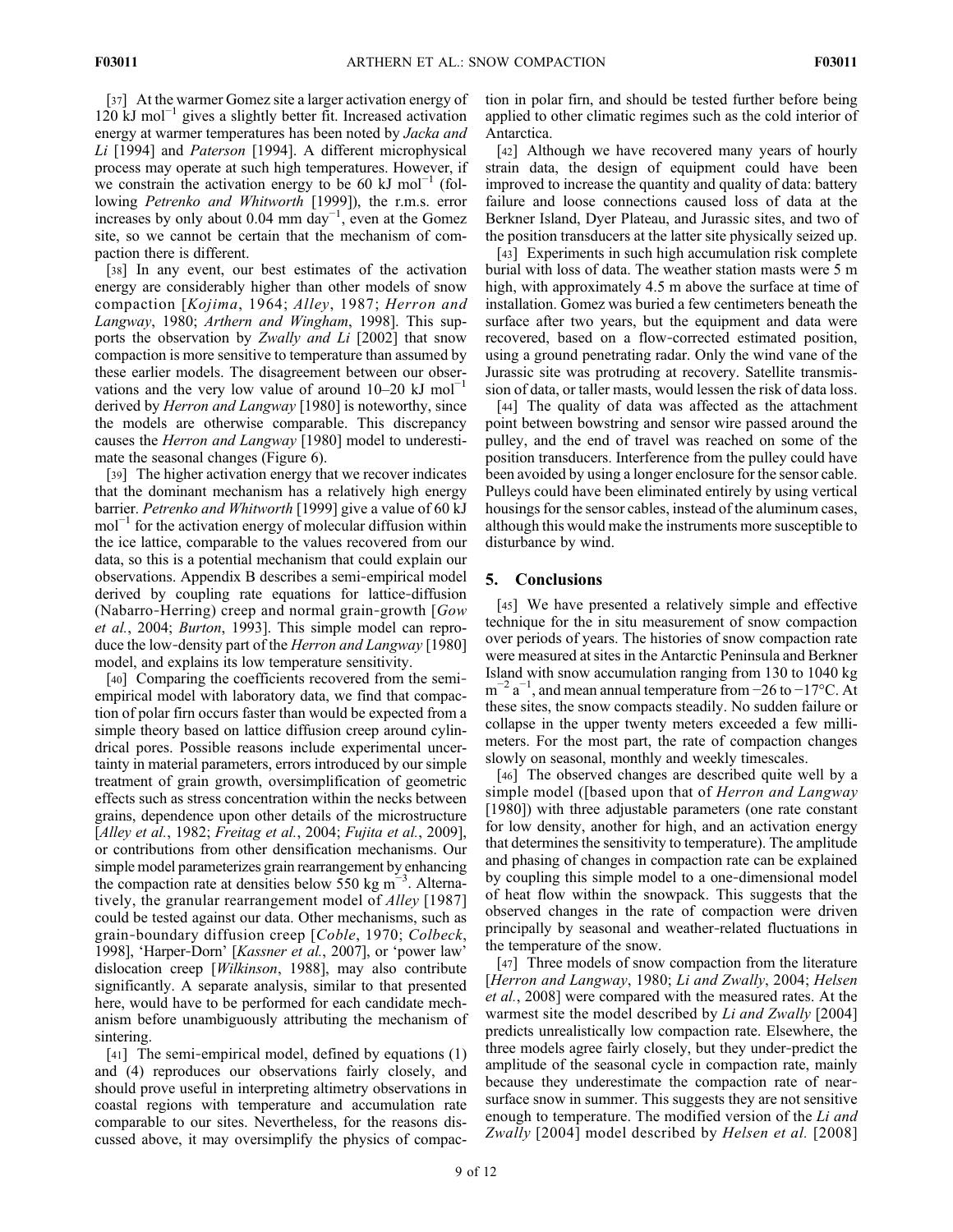

Figure A1. Selection of parameters for the 'best-fit' models. Contours show the root mean square disagreement between model and measured thinning rates (mm day−<sup>1</sup> ) and how this changes as the Activation Energy (E) and non-dimensional rate factor (F) are varied. The contour interval is 0.01 mm day<sup>-1</sup>. The comparison was carried out over the range 0–5 m depth at three sites: (left) Jurassic, (middle) Gomez, and (right) Berkner Island. The parameters corresponding to the minimum error are listed in Table 2, and produce the red, solid curves on Figure 6.

seems to capture the seasonal cycle best overall, but the Herron and Langway [1980] model seems especially insensitive to temperature.

[48] The activation energies recovered from our simple model lie in the range 70–80 kJ mol<sup>-1</sup> at the colder sites, and reach 120 kJ mol<sup>-1</sup> at the warmest site, much larger than the value of 10–21 kJ mol<sup>-1</sup> found by *Herron and Langway* [1980]. This apparent discrepancy can be reconciled if compaction occurs by grain‐size dependent creep of material around pores, combined with normal grain‐growth. Coupling rate equations for these processes reproduces the functional form of our simple model, and of the empirical *Herron and* Langway [1980] model, while explaining their different sensitivities to temperature. However, the molecular diffusivity inferred from our data is higher than published values, so we cannot unambiguously determine the mechanism of sintering.

## Appendix A: Parameter Estimation

[49] To recover the parameters of the model defined by equation (3), simulations were performed for various combinations of E,  $a_0$  and  $a_1$ . The best values were found by trial– and‐error comparison with the time series of compaction rate.

[50] The activation energy  $E$  was varied in steps of 10 kJ mol−<sup>1</sup> from 30 to 150 kJ mol−<sup>1</sup> . To provide an initial guess for the other parameters, we first derived a rough estimate  $\tilde{a_1}$  using the steady state assumption. Rearrangement of equation (1) gives

$$
d_t[-\ln(\rho_i - \rho)] = c_1, \quad \rho > 550 \text{ kg m}^{-3}.
$$
 (A1)

Assuming a steady state allows a rough estimate  $\tilde{c}_1 \approx c_1$  to be derived from the slope of a plot of  $-\ln(\rho_i - \rho)$  against time since deposition t [cf. *Herron and Langway*, 1980]. Since the deeper snow is almost isothermal at the mean annual temperature  $T_{\text{av}}$ , the approximation  $\tilde{a_1} \approx \tilde{c_1} \exp(E/RT_{\text{av}})$  is obtained.

[51] Compaction is enhanced in the low density range, most likely from sliding of grains relative to each other [Alley, 1987], so  $a_0 > \tilde{a_1}$  provides the best match. To search a reasonable span of values for  $a_0$ , we performed separate simulations using  $a_0 = F\tilde{a_1}$ , with each value of F from 1 to 4 in steps of 0.05. Figure A1 shows how the r.m.s. error varied with the choice of activation energy  $E$  and non-dimensional rate factor  $F$  for each site. The minima locate the parameter choices that define the 'best‐fit' model at each site. The heavy contour indicates the minimum value plus two standard deviations of r.m.s. error, derived by fitting an autoregressive model to residuals from the best fit model, then using these to generate an ensemble for the r.m.s. error. This contour gives a rough indication of the range of parameter space that could be reached as a consequence of measurement errors and unmodeled fluctuations. As well as varying  $a_0$  we tried combinations  $a_1 = 0.8\tilde{a_1}$ ,  $a_1 = \tilde{a_1}$ , and  $a_1 = 1.2\tilde{a_1}$  for the deeper, denser snow.

# Appendix B: A Semi‐empirical Model for Snow Compaction

[52] To derive the semi-empirical model (equation (4)) we combine an expression for creep in a medium with cylindrical pores [Wilkinson and Ashby, 1975, equation 20], with an expression for lattice‐diffusion (Nabarro‐Herring) creep of consolidated ice [Coble, 1970, equation 22] to give the densification rate:

$$
d_t \rho = k_c (\rho_i - \rho) \exp(-E_c/RT) \sigma/r^2, \tag{B1}
$$

with r being grain radius,  $\sigma$  the overburden pressure from snow loading,  $E_c$  the activation energy for self-diffusion of water molecules through the ice lattice, and  $k_c$  constant. Equation (B1) for the rate of Nabarro‐Herring creep describes granular sliding, accommodated by molecular diffusion through the crystal lattice, across dimensions comparable to the grain size. Use of equation (B1) to represent granular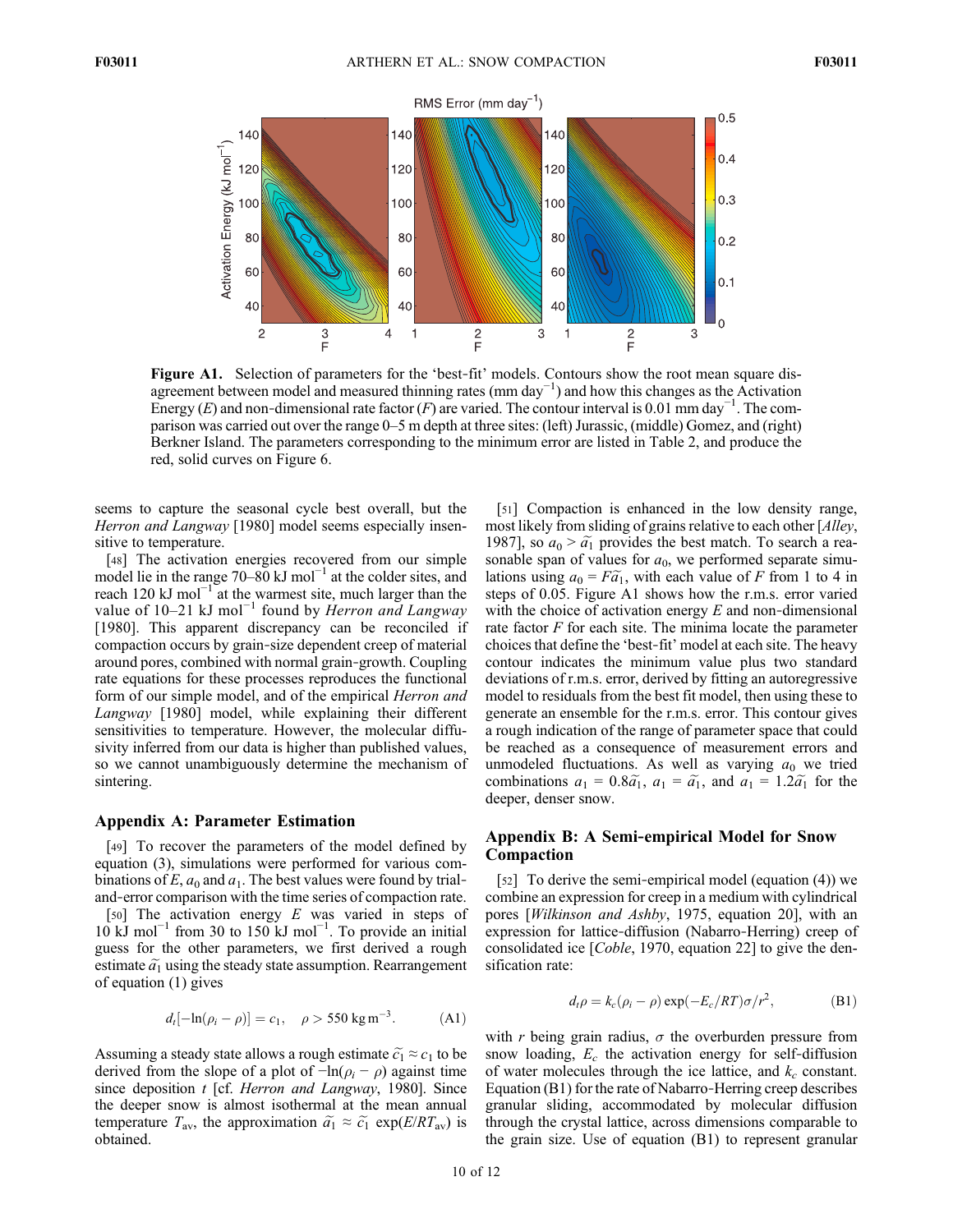

Figure B1. Parameterization of rate constants in terms of mean accumulation rate  $\dot{b}$  and mean annual temperature  $T_{av}$ . Values from Table 2 are shown as  $a_0^*$  (red circles) and  $a^*$  (blue crosses) for the compaction of snow and firm with low ( $\leq$ 550 kg m<sup>-3</sup>) and high (>550 kg m<sup>-3</sup>) density respectively. The regression lines show  $a_0^* = 0.0709 \text{bgexp}$  $(E_g/RTav)$  (red dashed) and  $a^* = 0.0291 \dot{b} g exp(E_g/RTav)$ (blue solid).

sliding assumes a jammed configuration of grains around the cylindrical pore, so that diffusion must occur before any sliding can take place [Onaka et al., 2001].

[53] A complete dynamical model would evolve the grainsize and snow-load as state variables, coupling equation (B1), with the heat-conduction, normal grain-growth and snowloading equations,

$$
\rho c \, d_t T = \partial_z [\kappa \partial_z T], \nd_t r^2 = k_g \exp(-E_g/RT), \nd_t \sigma = \dot{b} g.
$$
\n(B2)

Initial conditions  $\rho = \rho_0$ ,  $T = T_0$ ,  $r^2 = r_0^2$  and  $\sigma = \sigma_0$ , would then need to be specified for each snow parcel, along with upper and lower boundary conditions for temperature T.

[54] Rather than solve the full system of equations, we make some simplifying assumptions. For steady accumulation rate  $\dot{b}$ , and gravity g, the snow load can be approximated by  $\sigma = \dot{b}gt$ . Near the surface, fluctuations in temperature T will affect the rate of grain growth in a non‐linear way, and other effects such as temperature gradient metamorphism may occur; nevertheless, for simplicity, we assume that these effects can be neglected once the growth rate is integrated over sufficient time. Following Gow et al. [2004], we replace T with the mean annual temperature  $T_{\text{av}}$  in the grain-growth equation and integrate to give,

$$
r^2 \approx r_s^2 + k_g \exp(-E_g/RT_{\rm av})t,
$$
 (B3)

with  $r_s$  the initial surface value,  $k_g$  a constant and  $E_g$  the activation energy for grain growth. For small initial grain size, after sufficient time,  $r^2 \approx k_g \exp(-E_g / RT \text{av})t$ . Combined with equation (B1), this gives an approximate expression for the densification rate,

$$
d_t \rho \approx (bgk_c/k_g)(\rho_i - \rho) \exp(-E_c/RT + E_g/RT_{\rm av}). \tag{B4}
$$

Equation (B4) has the same form as the 'best‐fit' models defined by equations (2) and (3). Assuming a value of 60 kJ mol<sup>-1</sup> for  $E_c$ , and 42.4 kJ mol<sup>-1</sup> for  $E_g$  (following *Paterson* [1994]), the ratio  $k_c/k_g$  can be estimated for high and low density ranges from a plot of  $b$ gexp( $E_g/RT_{av}$ ) against  $a\ddot{\delta}$  and  $a_1^*$ , using values from Table 2. The gradients of the regression lines (Figure B1) provide an estimate of  $k_c/k_g = 0.0709$  m s<sup>2</sup> kg<sup>-1</sup> for low density snow and 0.0291 m s<sup>2</sup> kg<sup>-1</sup> for high density snow. These values were used to define the semiempirical model, equation (4). The predictions made using this model are shown in Figure 6.

[55] Assuming spherical grains with average crosssectional area  $2\pi r^2/3$ , data provided by Paterson [1994] can be used to estimate the grain growth coefficient as  $k_g \approx 1.3 \times$  $10^{-7}$  m<sup>2</sup> s<sup>-1</sup>. Thus, we obtain estimates of the creep coefficients  $k_c \approx 9.2 \times 10^{-9} \text{ kg}^{-1} \text{ m}^3 \text{ s}$  and  $k_c \approx 3.7 \times 10^{-9} \text{ kg}^{-1} \text{ m}^3 \text{ s}$ for low and high density snow respectively.

[56] The remaining question is how closely the values of  $k_c$ recovered from our data agree with experimental values for the rate of molecular diffusion in ice. According to Coble [1970] and *Wilkinson* [1988], we expect  $k_c \approx 13 \Omega D_0/k_B T$ with molecular volume  $\Omega = 3.6 \times 10^{-29}$  m<sup>3</sup>,  $k_B = 1.38 \times 10^{-12}$  $10^{-23}$  J K<sup>-1</sup>, and  $D_0 = 0.0011$  m<sup>2</sup> s<sup>-1</sup> [Petrenko and Whitworth, 1999]. These values provide a laboratory-based estimate  $k_c \approx 1.6 \times 10^{-10} \text{ kg}^{-1} \text{ m}^3$  s. Our values of  $k_c$  for high and low density snow are respectively 20, and 60 times higher than this estimate.

[57] Equation (B4) has the same form as the low-density part of the Herron and Langway [1980] parameterization, and can explain its low sensitivity to temperature. When considering different sites, snow deep enough to be insulated from seasonal changes has  $T \approx T_{\text{av}}$ , so the exponential term can be approximated as  $\exp(-(E_c - E_g)/RT_{av})$ . To reproduce the low density part of the Herron and Langway [1980] model with  $E_c = 60 \text{ kJ mol}^{-1}$  would require  $k_c/k_g = 1.1 \times 10^{-3} \text{ m s}^2 \text{ kg}^{-1}$ , and  $E_g = 49.8 \text{ kJ mol}^{-1}$ . Adjusting  $\tilde{k}_g = 6.3 \times 10^{-6} \text{ m}^2 \text{ s}^{-1}$  to match grain growth data of Paterson [1994] for this revised activation energy, gives a value of  $k_c \approx 6.9 \times 10^{-9}$  kg<sup>-1</sup> m<sup>3</sup> s, around 40 times higher than the laboratory‐based estimate.

[58] Our use of equation (B3) is an approximation. If departures of temperature T from the average  $T_{av}$  are large enough, or persist for long enough, it would be more accurate to derive the grain size by solving the coupled system B2.

[59] Acknowledgments. We would like to thank Dougal Ranford, Andrew Barker and Neil Farnell, for invaluable assistance in the field. Thanks to all at British Antarctic Survey operations for logistic support, to Phil Anderson, Russ Ladkin and Cathy Moore for weather station support, to Keith Nicholls for logger software, Triona McGrath for ice core chemical analyses, and Gordon Hamilton for helpful advice. The research was funded under the Natural Environment Research Council, Antarctic Funding Initiative.

## References

Alley, R. (1987), Firn densification by grain‐boundary sliding: A 1st model, J. Phys., 48(C‐1), 249–256.